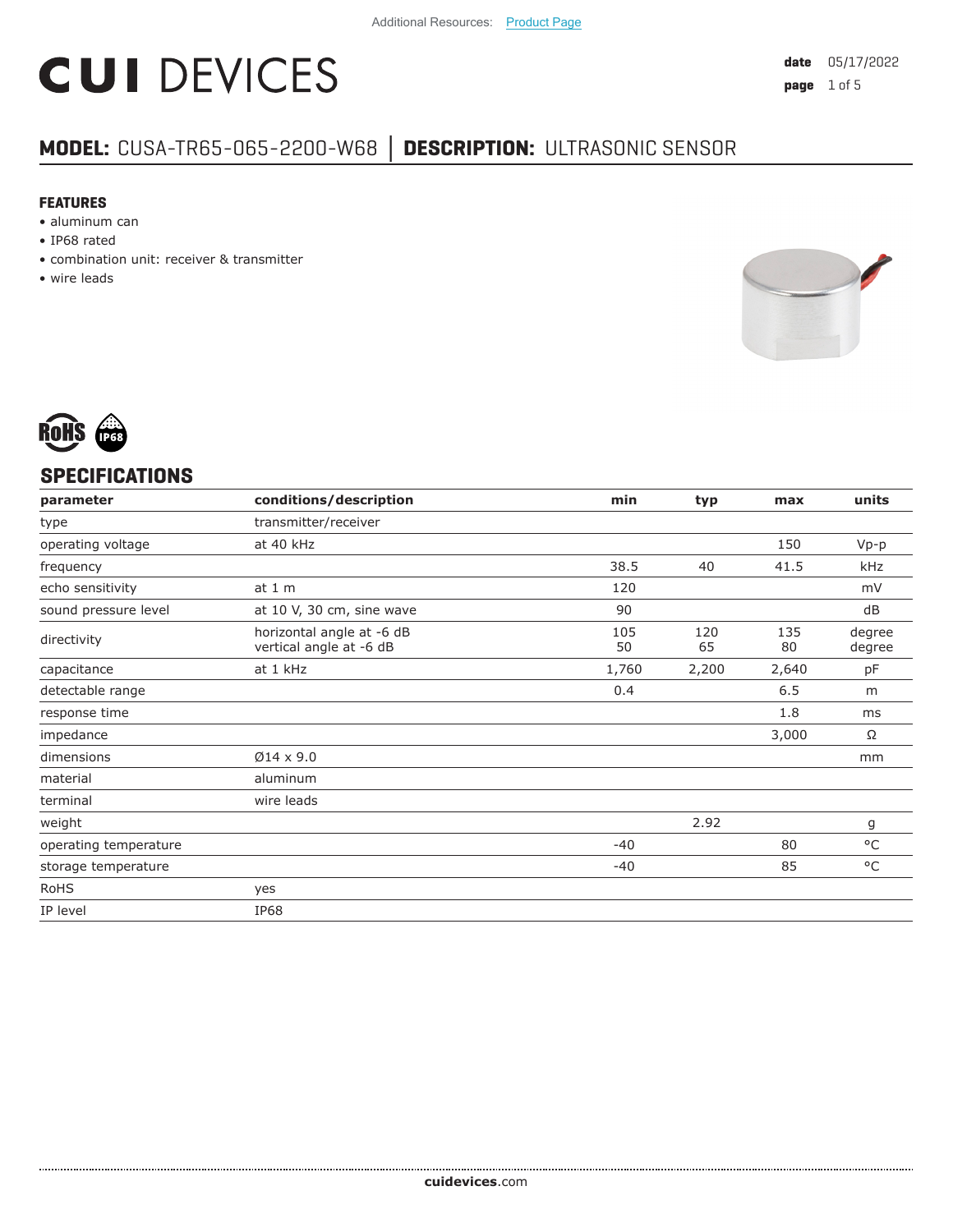#### **MECHANICAL DRAWING**

units: mm

wire: UL1571 30 AWG



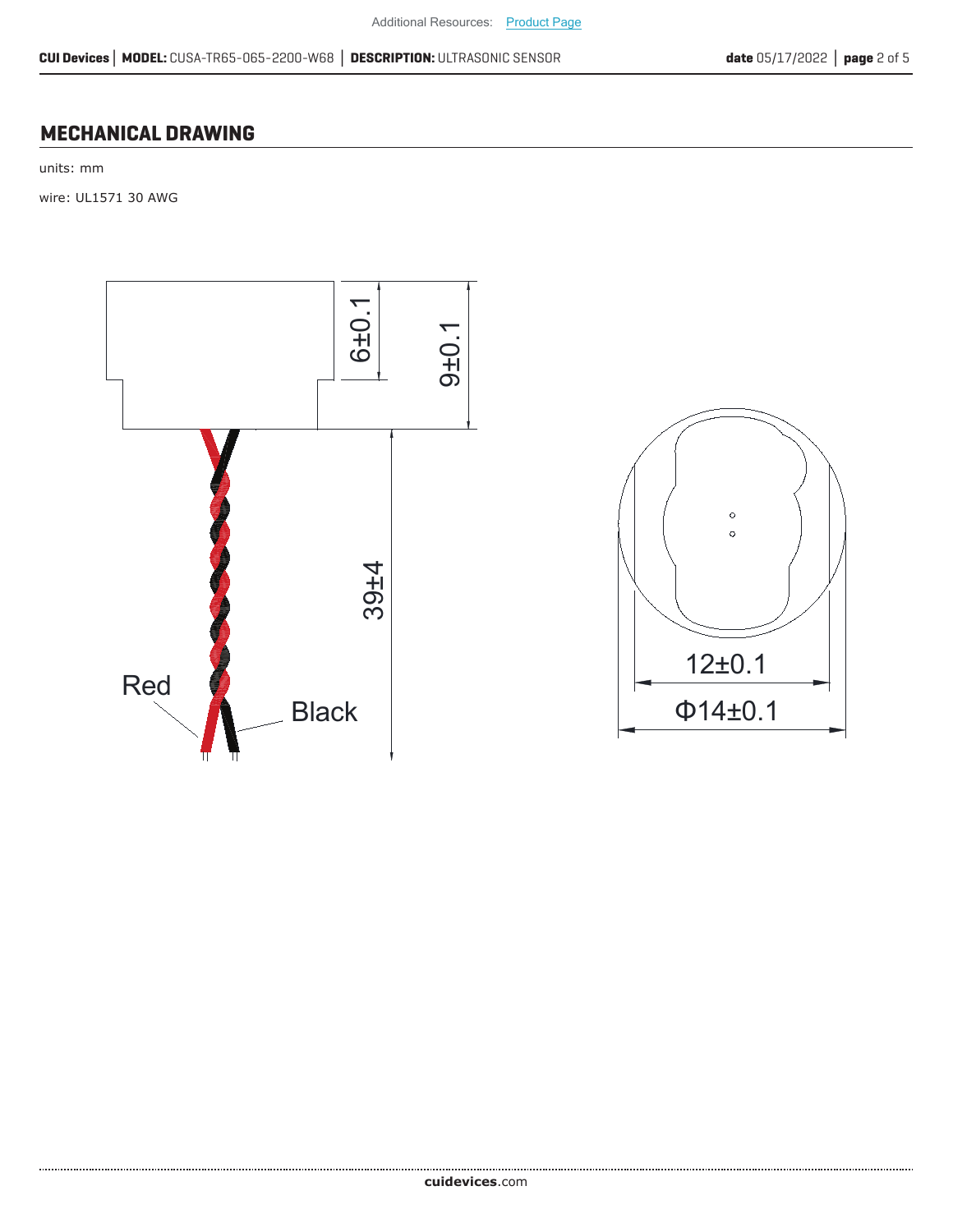#### **BEAM PATTERNS**

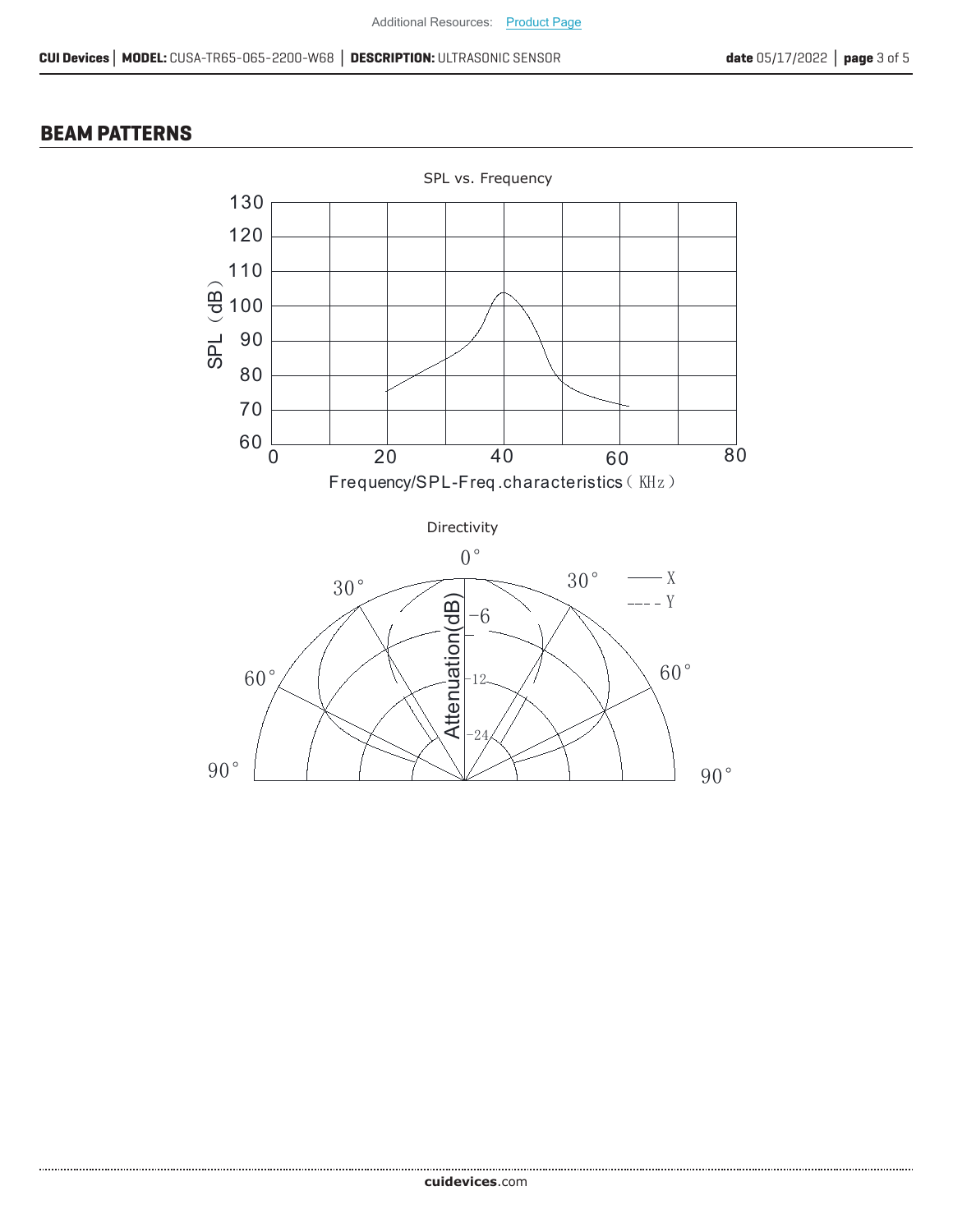#### **PACKAGING**

units: mm

Tray Size: 235 x 135 x 30 mm Tray QTY: 50 pcs per tray Carton Size: 280 x 285 x 240 mm Carton QTY: 1,000 pcs per carton